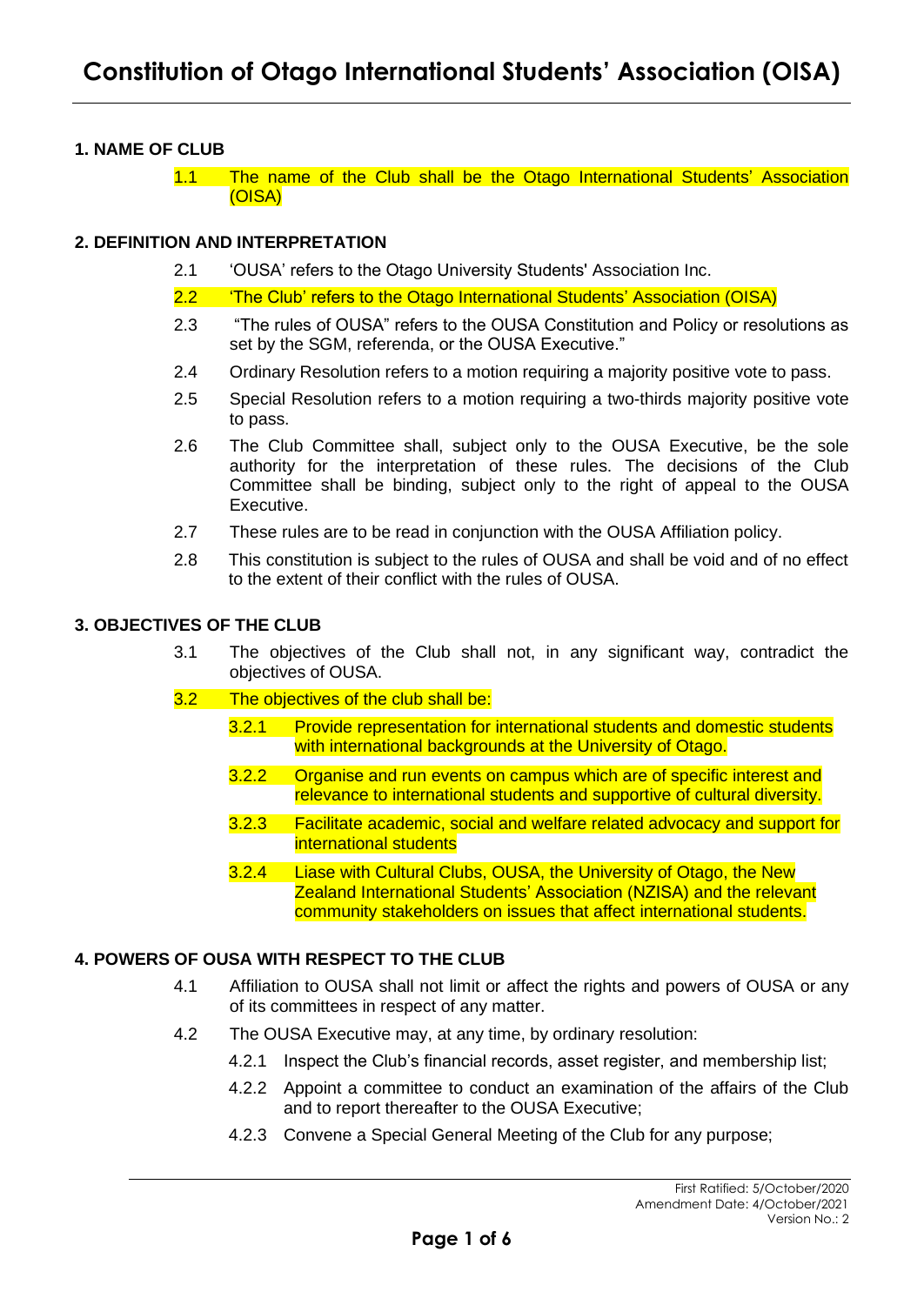- 4.2.4 Appoint a temporary Club Committee to replace the regular Club Committee for such time, and with such powers, as the OUSA Executive may determine;
- 4.2.5 Disaffiliate the Club.

# **5. POWERS OF THE CLUB**

- 5.1 The Club is not formed for the pecuniary gain of its members.
	- 5.1.1 The Club may make payment as reasonable remuneration to any servant or officer of The Club or the payment of reasonable expense to any authorised representative or delegate of the Club.
	- 5.1.2 Reasonable remuneration shall not exceed market rates for the provision of equivalent goods or services.

## **6. AFFILIATION**

- 6.1 The Club shall be affiliated to OUSA.
- 6.2 The Club and its members present and future shall be bound by the rules of OUSA, and every such Club and all such members shall be so bound in all respects. Where the OUSA constitution is not expressly mentioned in the constitution of the Club, the provisions of the OUSA constitution shall be read into the document.
- 6.3 The Club's affiliation to OUSA shall automatically lapse if The Club fails or ceases to comply with the OUSA Affiliation Policy or Section 18 of the OUSA Constitution and Rules.
- 6.4 The Club shall not become affiliated to or in any way connected with any other organisation without the consent of the OUSA Executive.
	- 6.4.1 Any affiliation to any other body entered into without the OUSA Executive's consent shall be null and void.

## **7. LIABILITIES INCURRED BY THE CLUB**

- 7.1 The Club shall not enter into any loan agreement of a value greater than NZ\$1000 without approval by ordinary resolution of the OUSA Executive.
- 7.2 OUSA shall not be responsible for any liabilities or debts incurred by the Club.

### **8. MEMBERSHIP**

- 8.1 The Cultural Clubs Presidents will be the spokespeople and act on behalf of their Clubs' members.
- 8.2 The Club membership may consist of Intternational Students and Domestic Students with International backgrounds, who are members of OUSA.
- 8.3 Membership can be restricted to a subsection of OUSA members provided that the restrictions do not contravene the laws of New Zealand.
- 8.4 Persons may opt out of membership of the Club by written notice expressing their wish to do so submitted to an officer of the Club Committee.
- 8.5 Membership shall be deemed to continue until a formal resignation is received by the Club Committee or by the end of the calander year.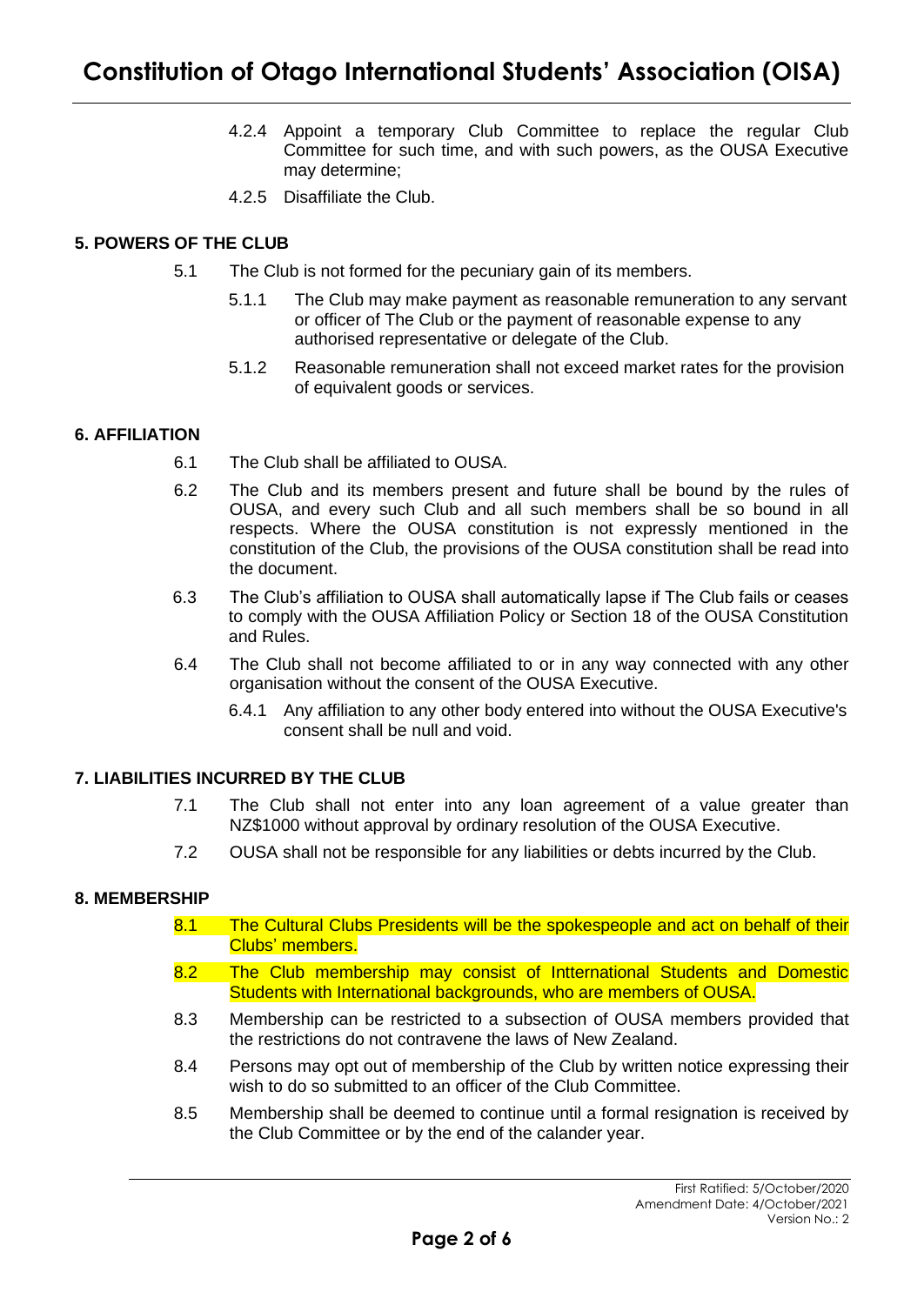- 8.6 A club member may not be suspended or expelled unless the committee resolves to do so by special resolution.
	- 8.6.1 The suspended member will be relieved of any powers and responsibilities and is not permitted to attend club activities.
	- 8.6.2 A special general meeting must be called within three months to expel the member or the suspension lapses.
- 8.7 The following procedure must be used to expel a club member:
	- 8.7.1 Written notice of any meeting regarding the expulsion and of the basic allegations and charges against the member must be received in person 30 days prior to the meeting taking place.
	- 8.7.2 That a special general meeting is called which the member to be expelled may attend in person, or submit in written form, grounds for his or her defence.
	- 8.7.3 The motion to expel a club member must be passed by special resolution.
	- 8.7.4 That the member is informed in writing of the decision of the meeting and the length of his or her expulsion.
- 8.8 Where a member of the Club is expelled, that member shall have the right of appeal to the OUSA Executive.

### **9. ANNUAL GENERAL MEETING (AGM)**

- 9.1 The Annual General Meeting (AGM) of the Club shall be held during the month of October at such time and place as the Club Committee shall decide.
- 9.2 The AGM shall be held for the following purposes:
	- 9.2.1 To receive, from the Club Committee, a report of the proceedings of the previous year and a statement of the Club accounts;
	- 9.2.2 To elect the officers of the Club Committee for the following year;
	- 9.2.3 To conduct any general business.
- 9.3 The OUSA International Students' Representative, or in their absence any member appointed by the meeting, shall be chair of the meeting.
- 9.4 Every motion shall be moved by one voting member and seconded by another.
- 9.5 Every member present shall be entitled to one vote,

9.5.1 In the case of an equality of votes, the Chair shall have a second or casting vote.

- 9.6 The quorum shall be 20% per cent of the Club's total members or 6 members, whichever is greater.
- 9.7 At least 14 days notice of the AGM shall be given to all members, by posting a notice on International Students' Blackboard, and appropriate social media networks.

9.7.1 The notice shall include an agenda of business to be conducted at the AGM.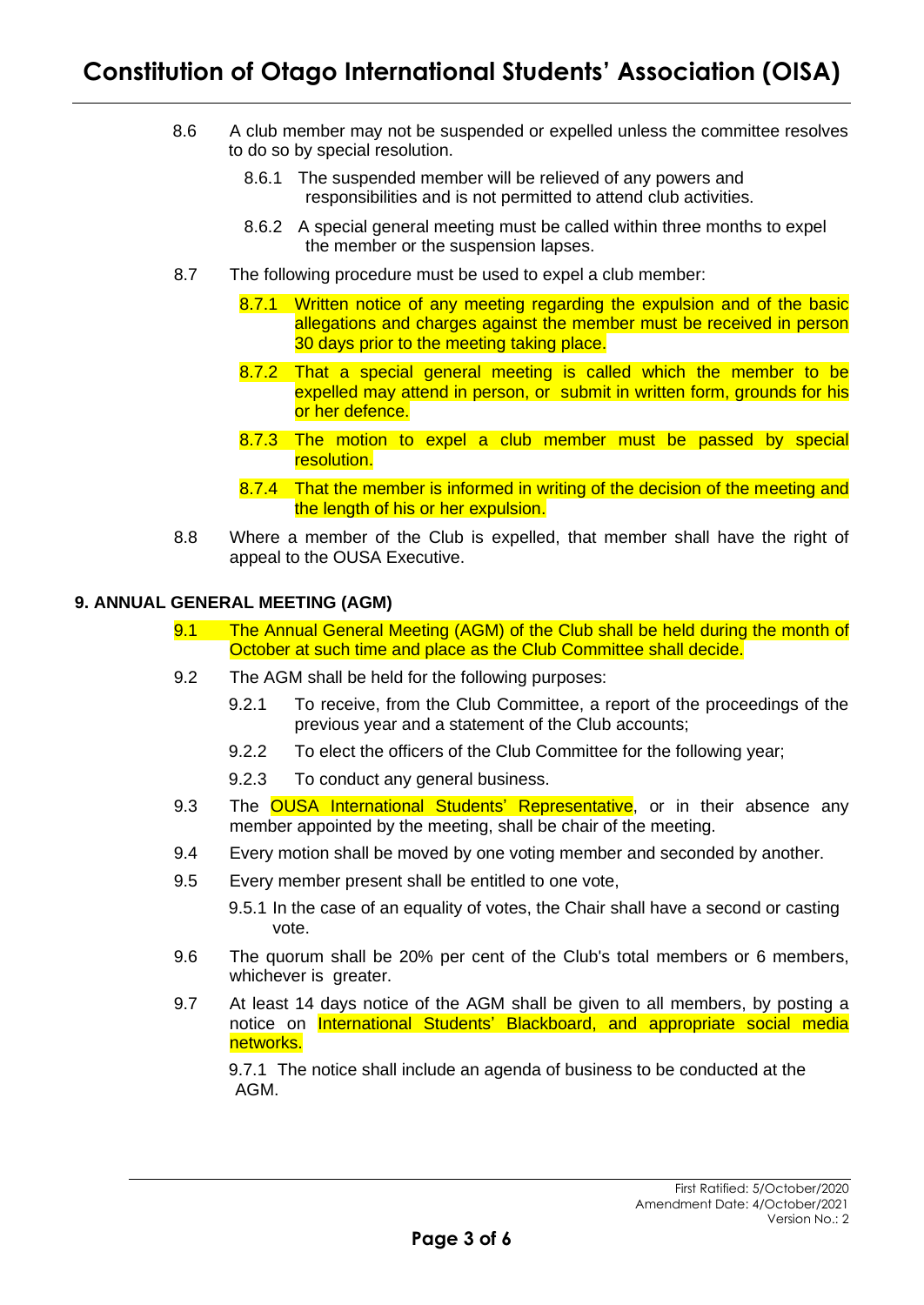## **10. SPECIAL GENERAL MEETINGS AND NO CONFIDENCE VOTES**

- 10.1 The Club Committee on their own behalf or on the signed request of a quorum of members may at any time call a Special General Meeting.
	- 10.1.1 If the Club Committee does not call a meeting within 14 days of receiving such a request, the requestors may themselves call a Special General Meeting.
	- 10.1.2 Notice of a Special General Meeting shall be given in the manner described above for an AGM.
- 10.2 The conduct, voting procedures and quorum of a Special General Meeting shall be the same as those prescribed for the AGM.
- 10.3 At any Special General Meeting a motion of no confidence in the Club Committee, or any member thereof, may be passed by special resolution provided that 14 days notice of such intention has been given.
	- 10.3.1 On the passing of such motion, the Committee member shall be deemed to have resigned and the meeting shall then have the power to, and may proceed to, elect a new Committee member to the vacant position (s).
	- 10.3.2 Such new member shall hold office until the next AGM.

### **11. CLUB OFFICERS AND THEIR ELECTION**

- 11.1 The management and control of the Club shall be deputed to the officers of the club who represent the Committee of the Club.
- 11.2 The Committee of the Club shall consist of a maximum of 11 people, being two Co-Presidents (one elected), the Vice President, the Secretary, the Treasurer, the Social Media Officer, the Academic Officer, the Welfare and Equity Offficer, the Residential Officer, the Postgraduate Officer and also the Offshore Liaison Officer, all of whom shall be elected at the Annual General Meeting.
- 11.3 Every candidate for office shall be nominated at the meeting by one member of the Club and seconded by another.
- 11.4 Every member present at the meeting shall be entitled to one vote.
- 11.5 In the event of two or more candidates receiving an equal number of votes, the chair of the meeting shall have a second or casting vote.
- 11.6 The Club Officers shall hold office for one year following their appointment or until an officer resigns.
	- 11.6.1 Such resignation shall be effective immediately upon receipt in writing by the committee.
	- 11.6.2 If a vacancy on the Club Committee occurs during the year, providing that a quorum remains, the Club Committee may appoint any member to fill such a vacancy, unless it has occured due to a no confidence vote.
	- 11.6.3 If a vacancy occurs due to a no confidence vote then section 10 of this constitution applies.
- 11.7 The OUSA International Students' Representative will sit on the OISA Executive in an ex-officio role as a Co-President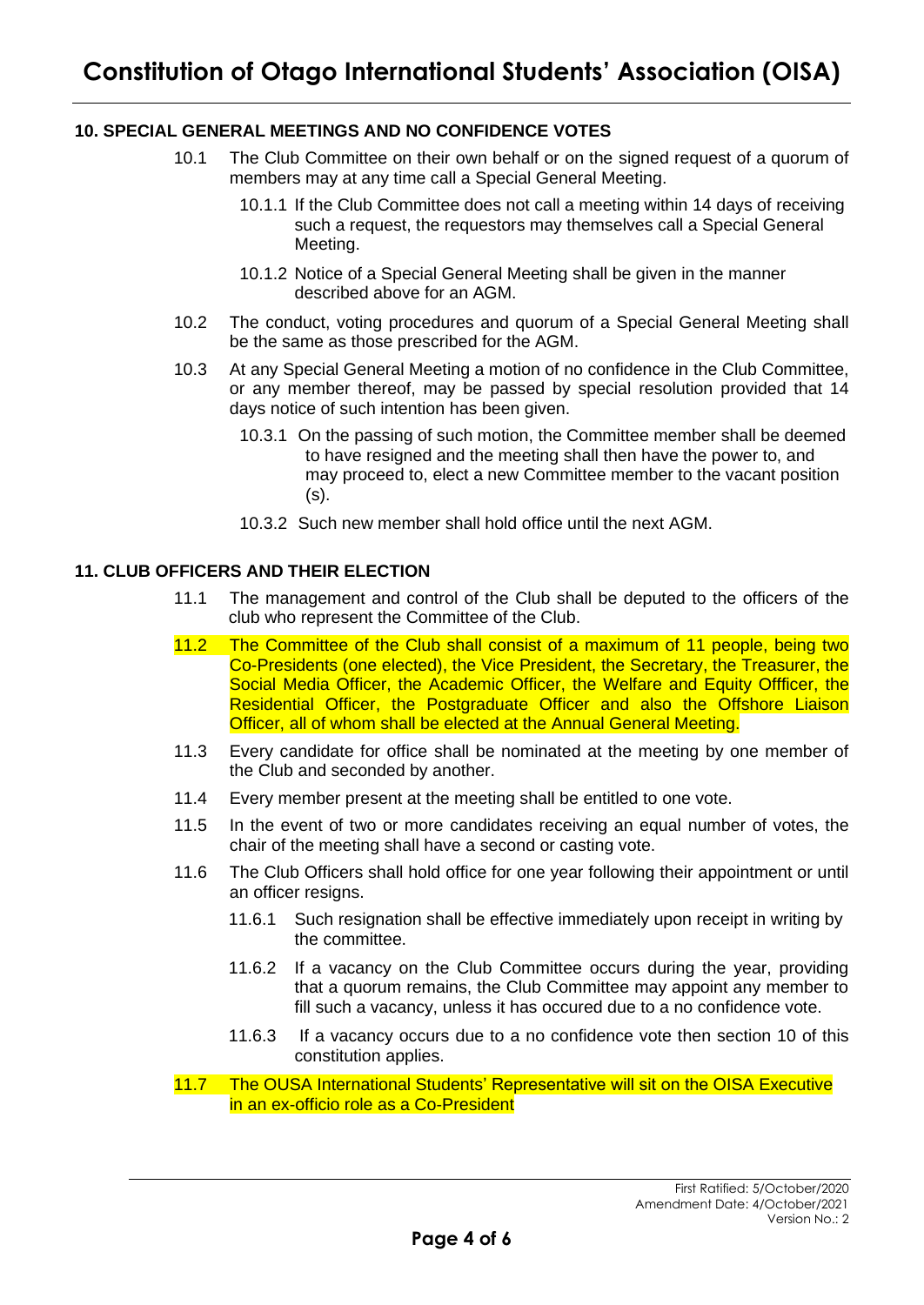# **12. THE CLUB COMMITTEE**

- 12.1 The Club Committee shall have full power at its meetings to deal with all matters relating to the objectives of the Club.
	- 12.1.1 Any matters relating to the interpretation of these rules;
	- 12.1.2 Except where power is vested in the Club at a general meeting.
- 12.2 All decisions shall be valid and binding on the members, only so far as they do not conflict with these rules, the rules of OUSA, or decisions of the OUSA Executive.
- 12.3 The Club Committee shall meet at such times as it deems fit.
- 12.4 The OUSA International Students' Representative or in their absence, any member appointed by the Club Committee, shall, in the case of an equality of votes, have a second or casting vote at all Club Committee meetings.
- 12.5 The quorum for Club Committee meetings shall be at least half of all Club Committee members.
- 12.6 One member of the Club Committee shall be elected to represent the Club on the OUSA Affiliated Clubs Council.
- 12.7 Should an executive member be absent for 3 consecutive executive meetings, or for 1 month (whichever is the longest amount of time), without apologies or explanation, this will considered as an abandonment of their position, and a vacancy will be created. 11.6.2 will apply.
- 12.8 The Club Committee shall ensure the terms of the Memorandum of Understanding held with OUSA are fulfilled.

### **13. FINANCE, PROPERTY AND RECORDS OF THE CLUB**

- 13.1 The funds of the Club shall be in the control of the Club Committee, which will depute the Treasurer to manage them.
- 13.2 The Treasurer shall also:
	- 13.2.1 Keep a true record and account of all the receipts and payments of the Club including bank statements;
	- 13.2.2 Prepare the statement of accounts and balance sheet for the financial year;
	- 13.2.3 Keep the Club's asset register up to date.
- 13.3 The **Secretary** shall:
	- 13.3.1 Keep a true record and account of the proceedings and meetings of the Club and the Club Committee;
	- 13.3.2 Keep a correct and up to date membership list;
	- 13.3.3 Conduct and archive all correspondence relating to the club.

### **14. DISAFFILIATION OF THE CLUB FROM OUSA**

- 14.1 A club may disaffiliate from OUSA at any time by notifying the CDO in writing.
	- 14.1.1 Such notification will provide reasons for why the club is disaffiliating from OUSA.